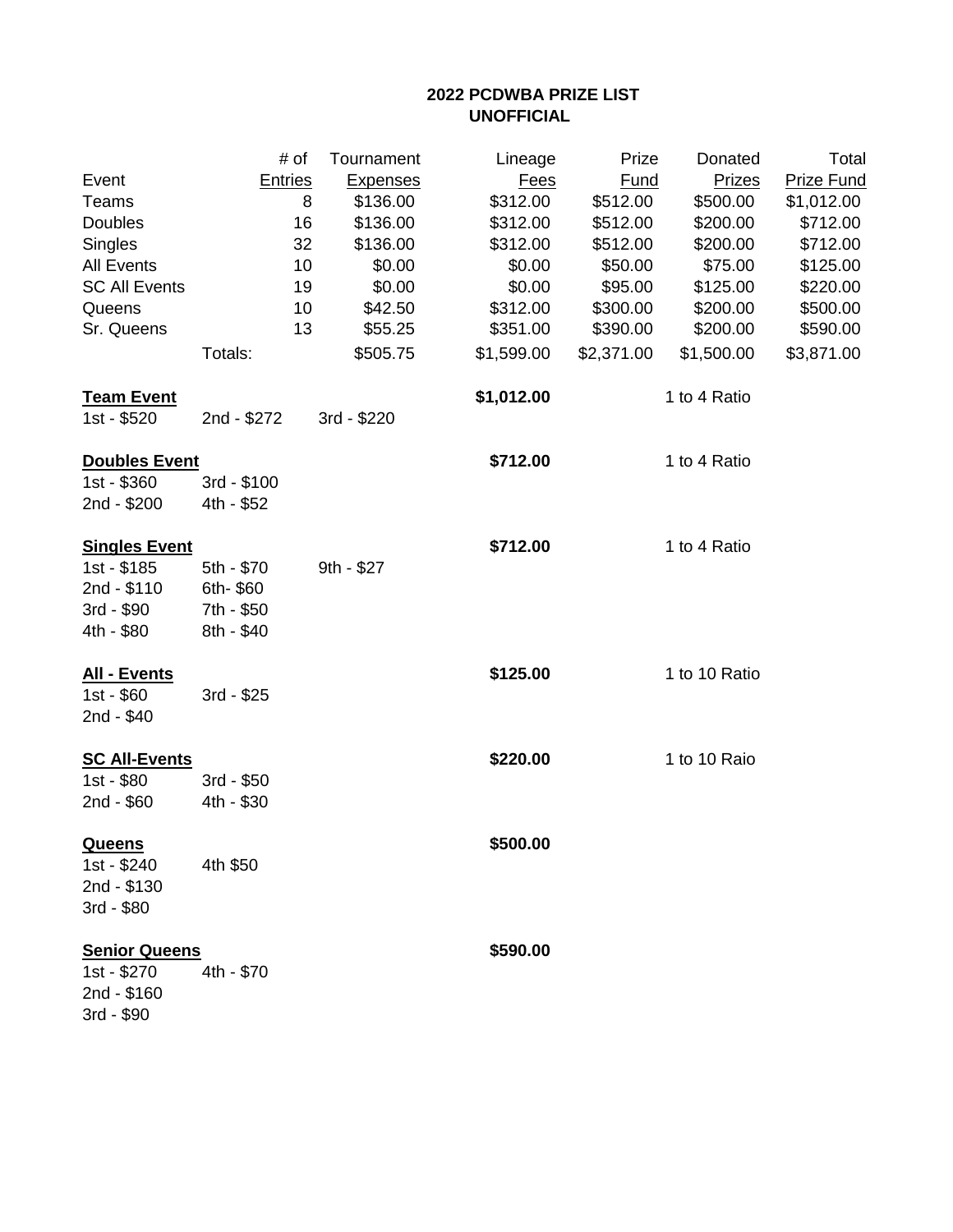| Team        |                         |                 | 1st              | 2nd              | 3rd              |      |                  |                   |
|-------------|-------------------------|-----------------|------------------|------------------|------------------|------|------------------|-------------------|
| Code        | <b>Bowler Name</b>      | Avg             | Game             | Game             | Game             | Pins | Hcdp             | <b>Total Pins</b> |
| T03B        | Sylvia Scharnow         | 168             | 205              | 203              | 198              | 606  | 156              | 762               |
| <b>T05D</b> | Susan "Suey" Harbeson   | 121             | 161              | $\overline{149}$ | $\overline{148}$ | 458  | 270              | 728               |
| <b>T03D</b> | Lixa Brinlee            | 154             | $\overline{173}$ | $\overline{201}$ | 146              | 520  | 198              | $\overline{718}$  |
| <b>T06D</b> | <b>Bonnie Conner</b>    | 135             | 172              | $\overline{147}$ | $\overline{143}$ | 462  | 255              | $\overline{717}$  |
| <b>T01D</b> | <b>Robin Grindstaff</b> | 150             | 166              | 175              | 159              | 500  | 210              | 710               |
| <b>T04C</b> | <b>Charlita Lakes</b>   | 128             | 115              | $\overline{143}$ | 181              | 439  | 270              | 709               |
| <b>T09D</b> | Jodee Dike-Johnson      | 165             | 162              | 192              | 188              | 542  | 165              | 707               |
| <b>T02C</b> | Kathy Negri             | 137             | 169              | 144              | 139              | 452  | 249              | 701               |
| <b>T04D</b> | Linda Morton            | 125             | 158              | 140              | 125              | 423  | $\overline{270}$ | 693               |
| <b>T01C</b> | Debra Carson            | 131             | 124              | 152              | 132              | 408  | 267              | 675               |
| <b>T07A</b> | <b>Sydney Kinal</b>     | 140             | 139              | 134              | 158              | 431  | 240              | 671               |
| T03C        | Kathleen Seymour        | 147             | 170              | 145              | 134              | 449  | 219              | 668               |
| <b>T04B</b> | Jennifer Gaddis         | 122             | 145              | 119              | 132              | 396  | 270              | 666               |
| <b>T07D</b> | Melchora Perdichizzi    | 185             | 155              | 159              | 235              | 549  | 105              | 654               |
| <b>T03A</b> | <b>Amber Stockert</b>   | 121             | 142              | 97               | 144              | 383  | 270              | 653               |
| <b>T08A</b> | Zoe Ann Joiner          | 139             | 158              | 105              | 147              | 410  | 243              | 653               |
| <b>T02D</b> | <b>Becca Gleicher</b>   | 161             | 115              | 213              | 140              | 468  | 177              | 645               |
| <b>T07C</b> | Helen Laskan            | 165             | 150              | 150              | 175              | 475  | 165              | 640               |
| <b>T01A</b> | Rachael Harper          | 119             | 125              | 129              | 112              | 366  | 270              | 636               |
| <b>T02A</b> | <b>Tina Hall</b>        | 134             | 117              | 107              | 146              | 370  | 258              | 628               |
| <b>T08C</b> | <b>Coreen Harting</b>   | 167             | 168              | 156              | 139              | 463  | 159              | 622               |
| <b>T02B</b> | Yvonne Fuimaono-Frank   | 126             | 138              | 97               | 111              | 346  | 270              | 616               |
| <b>T01B</b> | Younisi Hunter          | 149             | 152              | 126              | 120              | 398  | 213              | 611               |
| <b>T06B</b> | Cat Pearce              | 113             | 125              | 110              | 105              | 340  | 270              | 610               |
| <b>T06C</b> | <b>Trish Schaut</b>     | 141             | 100              | 142              | 130              | 372  | 237              | 609               |
| <b>T06A</b> | Azirra Boaz             | 117             | 100              | 120              | 104              | 324  | 270              | 594               |
| <b>T07B</b> | Judith Alfano           | 139             | 94               | 138              | 110              | 342  | 243              | 585               |
| <b>T05C</b> | Rose Pearson            | 115             | 128              | 93               | 92               | 313  | 270              | 583               |
| <b>T08B</b> | <b>Wendy Spanton</b>    | 173             | 152              | 126              | 159              | 437  | 141              | 578               |
| <b>T05B</b> | Amy Ellis               | $\overline{96}$ | 79               | 106              | 91               | 276  | 270              | 546               |
| <b>T05A</b> | <b>Grace Termini</b>    | 112             | $\overline{72}$  | 100              | 87               | 259  | 270              | 529               |
| <b>T04A</b> | Carrie Biertzer-Bolster | 165             | $\overline{98}$  | 102              | 91               | 291  | 165              | 456               |
|             |                         |                 |                  |                  |                  |      |                  |                   |
|             |                         |                 |                  |                  |                  |      |                  |                   |
|             |                         |                 |                  |                  |                  |      |                  |                   |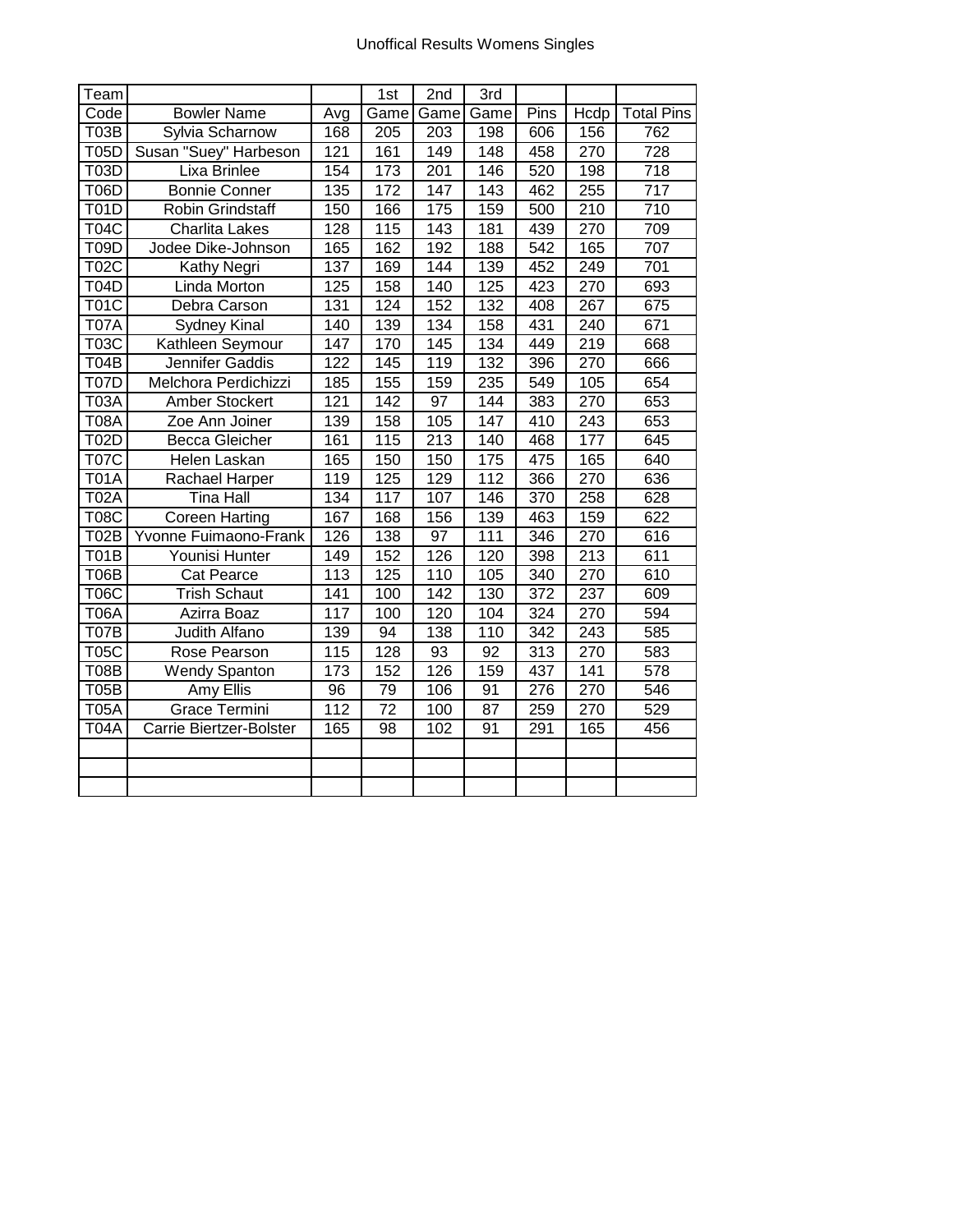|                          |                  | 1st  | 2nd  | 3rd  |      |      | Total | <b>Total Team</b> |
|--------------------------|------------------|------|------|------|------|------|-------|-------------------|
| <b>Bowler Name</b>       | Avg              | Game | Game | Game | Pins | Hcdp | Pins  | Pins              |
| Zoe Ann Joiner           | 139              | 136  | 152  | 201  | 489  | 243  | 732   | 2685              |
| <b>Wendy Spanton</b>     | 173              | 210  | 161  | 144  | 515  | 141  | 656   | 2685              |
| <b>Coreen Harting</b>    | 167              | 166  | 147  | 159  | 472  | 159  | 631   | 2685              |
| Jodee Dike-Johnson       | 165              | 180  | 147  | 174  | 501  | 165  | 666   | 2685              |
| <b>Just Strikes It</b>   | Total            | 692  | 607  | 678  | 1977 | 708  | 2685  | 2685              |
|                          |                  |      |      |      |      |      |       |                   |
| <b>Tina Hall</b>         | 134              | 122  | 108  | 138  | 368  | 258  | 626   | 2656              |
| Yvonne Fuimaono-Frank    | 126              | 133  | 144  | 149  | 426  | 270  | 696   | 2656              |
| Kathy Negri              | 137              | 143  | 164  | 164  | 471  | 249  | 720   | 2656              |
| <b>Becca Gleicher</b>    | $\overline{161}$ | 136  | 140  | 161  | 437  | 177  | 614   | 2656              |
| <b>Inland Empire</b>     | Total            | 534  | 556  | 612  | 1702 | 954  | 2656  | 2656              |
|                          |                  |      |      |      |      |      |       |                   |
| Amber Stockert           | 121              | 137  | 129  | 149  | 415  | 270  | 685   | 2568              |
| Sylvia Scharnow          | 168              | 157  | 195  | 174  | 526  | 156  | 682   | 2568              |
| Kathleen Seymour         | 147              | 93   | 115  | 134  | 342  | 219  | 561   | 2568              |
| Lixa Brinlee             | 154              | 134  | 154  | 154  | 442  | 198  | 640   | 2568              |
| <b>Northwest Gals</b>    | Total            | 521  | 593  | 611  | 1725 | 843  | 2568  | 2568              |
|                          |                  |      |      |      |      |      |       |                   |
| Sydney Kinal             | 140              | 135  | 106  | 124  | 365  | 240  | 605   | 2554              |
| Judith Alfano            | 139              | 156  | 108  | 97   | 361  | 243  | 604   | 2554              |
| Helen Laskan             | 165              | 145  | 169  | 177  | 491  | 165  | 656   | 2554              |
| Melchora Perdichizzi     | 185              | 181  | 213  | 190  | 584  | 105  | 689   | 2554              |
| <b>Spikes Strikes</b>    | Total            | 617  | 596  | 588  | 1801 | 753  | 2554  | 2554              |
|                          |                  |      |      |      |      |      |       |                   |
| Rachael Harper           | 119              | 135  | 101  | 203  | 439  | 270  | 709   | 2544              |
| Younisi Hunter           | 149              | 140  | 135  | 95   | 370  | 213  | 583   | 2544              |
| Debra Carson             | 131              | 98   | 131  | 154  | 383  | 267  | 650   | 2544              |
| Robin Grindstaff         | 150              | 127  | 128  | 137  | 392  | 210  | 602   | 2544              |
| <b>Bowling Besties</b>   | Total            | 500  | 495  | 589  | 1584 | 960  | 2544  | 2544              |
|                          |                  |      |      |      |      |      |       |                   |
| Carrie Biertzer-Bolster  | 165              | 139  | 76   | 97   | 312  | 165  | 477   | 2501              |
| Jennifer Gaddis          | 122              | 127  | 145  | 113  | 385  | 270  | 655   | 2501              |
| <b>Charlita Lakes</b>    | 128              | 164  | 137  | 103  | 404  | 270  | 674   | 2501              |
| Linda Morton             | 125              | 119  | 141  | 165  | 425  | 270  | 695   | 2501              |
| <b>Sleeping Beauties</b> | Total            | 549  | 499  | 478  | 1526 | 975  | 2501  | 2501              |
|                          |                  |      |      |      |      |      |       |                   |
| Azirra Boaz              | 117              | 103  | 103  | 130  | 336  | 270  | 606   | 2488              |
| Cat Pearce               | 113              | 114  | 108  | 132  | 354  | 270  | 624   | 2488              |
| <b>Trish Schaut</b>      | 141              | 93   | 150  | 114  | 357  | 237  | 594   | 2488              |
| <b>Bonnie Conner</b>     | 135              | 131  | 130  | 148  | 409  | 255  | 664   | 2488              |
| <b>Last Minutes</b>      | Total            | 441  | 491  | 524  | 1456 | 1032 | 2488  | 2488              |
|                          |                  |      |      |      |      |      |       |                   |
| Grace Termini            | 112              | 97   | 70   | 93   | 260  | 270  | 530   | 2425              |
| Amy Ellis                | 96               | 110  | 85   | 113  | 308  | 270  | 578   | 2425              |
| Rose Pearson             | 115              | 102  | 122  | 107  | 331  | 270  | 601   | 2425              |
| Susan "Suey" Harbeson    | 121              | 137  | 138  | 171  | 446  | 270  | 716   | 2425              |
| <b>Colorful Gals</b>     | Total            | 446  | 415  | 484  | 1345 | 1080 | 2425  | 2425              |
|                          |                  |      |      |      |      |      |       |                   |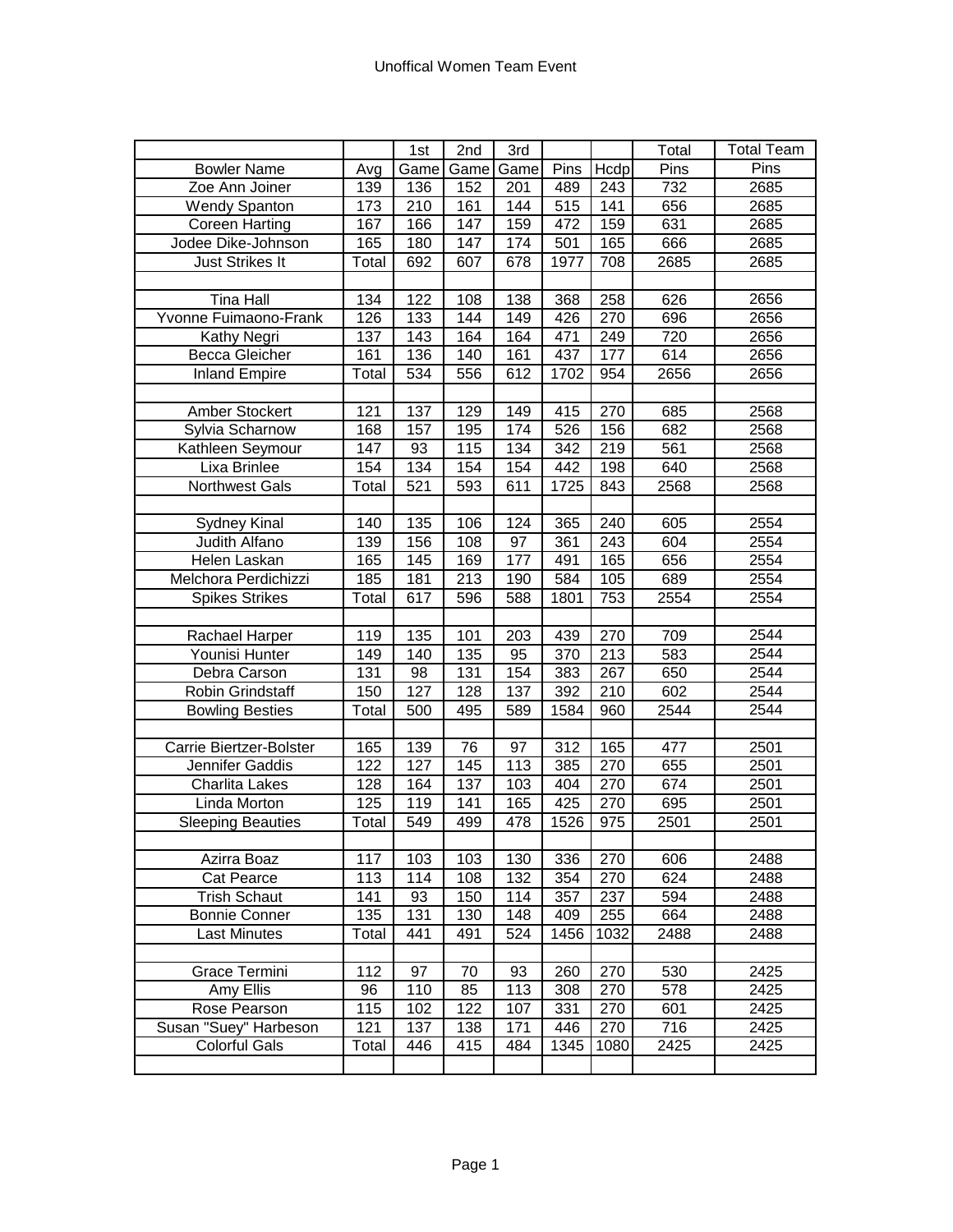|                                      |       | 1st  | 2nd             | 3rd              |      |                  | Total |                        |
|--------------------------------------|-------|------|-----------------|------------------|------|------------------|-------|------------------------|
| <b>Bowler Name</b>                   | Avg   | Game | Game            | Game             | Pins | Hcdp             | Pins  | <b>Total Team Pins</b> |
| Rachael Harper                       | 119   | 220  | 154             | 116              | 490  | 270              | 760   | 1420                   |
| Younisi Hunter                       | 149   | 138  | 148             | $\overline{161}$ | 447  | $\overline{213}$ | 660   | 1420                   |
| Rachael Harper & Younisi Hunter      | Total | 358  | 302             | 277              | 937  | 483              | 1420  | 1420                   |
|                                      |       |      |                 |                  |      |                  |       |                        |
| Rose Pearson                         | 115   | 152  | 118             | 128              | 398  | 270              | 668   | 1392                   |
| Susan "Suey" Harbeson                | 121   | 140  | 178             | 136              | 454  | 270              | 724   | 1392                   |
| Rose Pearson & Susan "Suey" Harbeson | Total | 292  | 296             | 264              | 852  | 540              | 1392  | 1392                   |
|                                      |       |      |                 |                  |      |                  |       |                        |
| <b>Coreen Harting</b>                | 167   | 204  | 177             | 132              | 513  | 159              | 672   | 1359                   |
| Jodee Dike-Johnson                   | 165   | 170  | $\frac{1}{172}$ | 180              | 522  | 165              | 687   | 1359                   |
| Coreen Harting & Jodee Dike-Johnson  | Total | 374  | 349             | $\overline{3}12$ | 1035 | 324              | 1359  | 1359                   |
|                                      |       |      |                 |                  |      |                  |       |                        |
| Debra Carson                         | 131   | 136  | 115             | 115              | 366  | 267              | 633   | 1357                   |
| Robin Grindstaff                     | 150   | 188  | 178             | 148              | 514  | 210              | 724   | 1357                   |
| Debra Carson & Robin Grindstaff      | Total | 324  | 293             | 263              | 880  | 477              | 1357  | 1357                   |
|                                      |       |      |                 |                  |      |                  |       |                        |
| Jennifer Gaddis                      | 122   | 119  | 111             | 118              | 348  | 270              | 618   | 1315                   |
| <b>Charlita Lakes</b>                | 128   | 172  | 128             | 127              | 427  | 270              | 697   | 1315                   |
| Jennifer Gaddis & Charlita Lakes     | Total | 291  | 239             | 245              | 775  | 540              | 1315  | 1315                   |
|                                      |       |      |                 |                  |      |                  |       |                        |
| Kathy Negri                          | 137   | 133  | 160             | 127              | 420  | 249              | 669   | 1309                   |
| <b>Becca Gleicher</b>                | 161   | 157  | 158             | 148              | 463  | 177              | 640   | 1309                   |
| Kathy Negri & Becca Gleicher         | Total | 290  | 318             | $\overline{275}$ | 883  | 426              | 1309  | 1309                   |
| Lixa Brinlee                         | 154   | 124  | 170             | 153              | 447  | 198              | 645   | 1307                   |
| Amber Stockert                       | 121   | 114  | 148             | 130              | 392  | 270              | 662   | 1307                   |
| Lixa Brinlee & Amber Stockert        | Total | 238  | 318             | 283              | 839  | 468              | 1307  | 1307                   |
|                                      |       |      |                 |                  |      |                  |       |                        |
| Helen Laskan                         | 165   | 195  | 152             | 170              | 517  | 165              | 682   | 1306                   |
| Melchora Perdichizzi                 | 185   | 169  | 167             | 183              | 519  | 105              | 624   | 1306                   |
| Helen Laskan & Melchora Perdichizzi  | Total | 364  | 319             | 353              | 1036 | 270              | 1306  | 1306                   |
|                                      |       |      |                 |                  |      |                  |       |                        |
| Kathleen Seymour                     | 147   | 125  | 155             | 133              | 413  | 219              | 632   | 1286                   |
| Sylvia Scharnow                      | 168   | 144  | 190             | 164              | 498  | 156              | 654   | 1286                   |
| Kathleen Seymour & Sylvia Scharnow   | Total | 269  | 345             | 297              | 911  | 375              | 1286  | 1286                   |
|                                      |       |      |                 |                  |      |                  |       |                        |
| Sydney Kinal                         | 140   | 141  | 123             | 134              | 398  | 240              | 638   | 1262                   |
| Judith Alfano                        | 139   | 158  | 115             | 108              | 381  | 243              | 624   | 1262                   |
| Sydney Kinal & Judith Alfano         | Total | 299  | 238             | 242              | 779  | 483              | 1262  | 1262                   |
|                                      |       |      |                 |                  |      |                  |       |                        |
| <b>Tina Hall</b>                     | 134   | 108  | 149             | 123              | 380  | 258              | 638   | 1260                   |
| Yvonne Fuimaono-Frank                | 126   | 121  | 136             | 95               | 352  | 270              | 622   | 1260                   |
| Tina Hall & Yvonne Fuimaono-Frank    | Total | 229  | 285             | 218              | 732  | 528              | 1260  | 1260                   |
|                                      |       |      |                 |                  |      |                  |       |                        |
| Zoe Ann Joiner                       | 139   | 112  | 139             | 121              | 372  | 243              | 615   | 1256                   |
| <b>Wendy Spanton</b>                 | 173   | 149  | 211             | 140              | 500  | 141              | 641   | 1256                   |
| Zoe Ann Joiner & Wendy Spanton       | Total | 261  | 350             | 261              | 872  | 384              | 1256  | 1256                   |
|                                      |       |      |                 |                  |      |                  |       |                        |
| Cat Pearce                           | 113   | 108  | 132             | 88               | 328  | 270              | 598   | 1250                   |
| Bonnie Conner                        | 135   | 123  | 141             | 133              | 397  | 255              | 652   | 1250                   |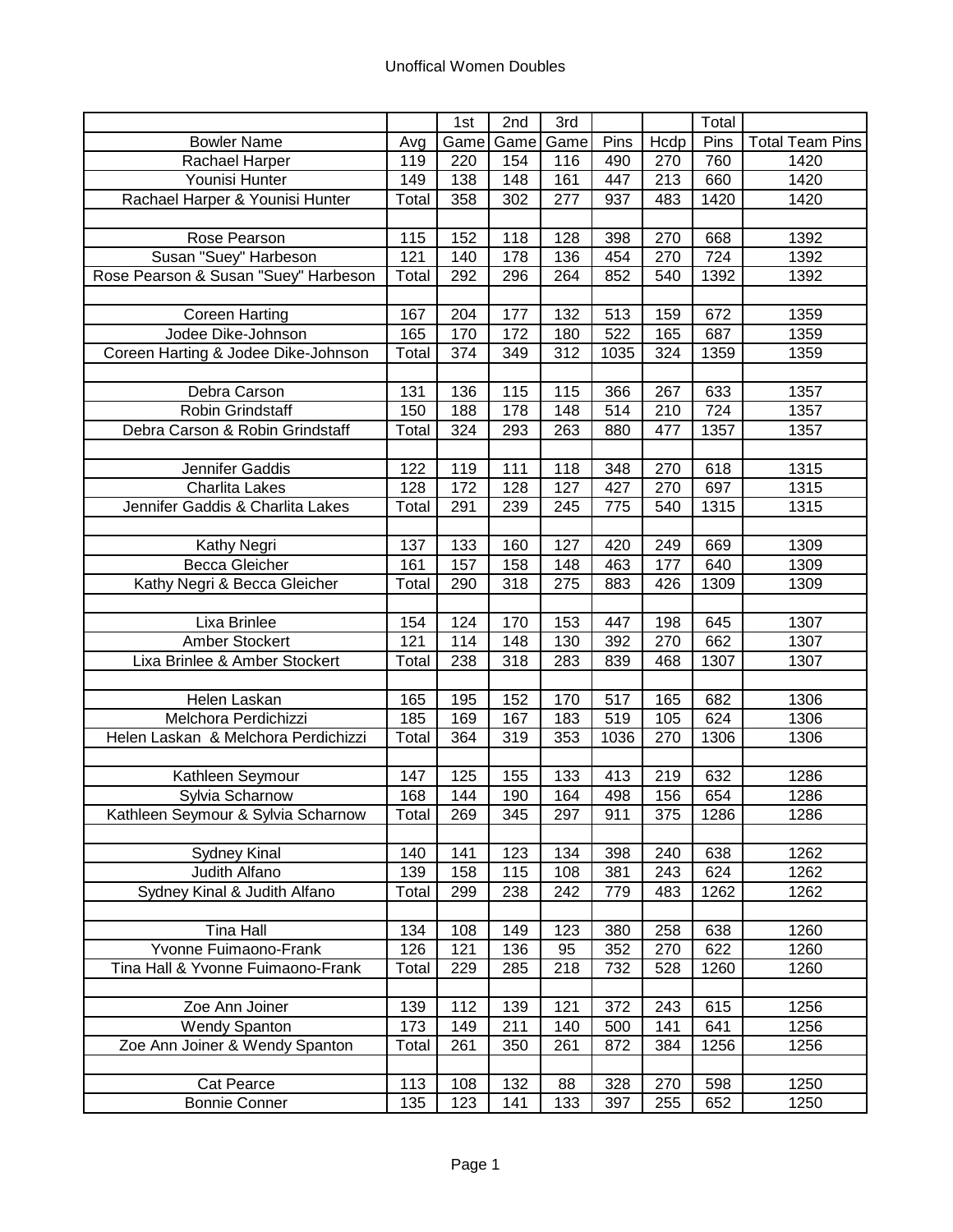|                                        |       | 1st   | 2 <sub>nd</sub> | 3rd   |      |      | Total |                        |
|----------------------------------------|-------|-------|-----------------|-------|------|------|-------|------------------------|
| <b>Bowler Name</b>                     | Avg   | Gamel | Gamel           | Gamel | Pins | Hcdp | Pins  | <b>Total Team Pins</b> |
| Cat Pearce & Bonnie Conner             | Total | 231   | 273             | 221   | 725  | 525  | 1250  | 1250                   |
|                                        |       |       |                 |       |      |      |       |                        |
| <b>Trish Schaut</b>                    | 141   | 113   | 126             | 116   | 355  | 237  | 592   | 1241                   |
| Azirra Boaz                            | 117   | 112   | 135             | 132   | 379  | 270  | 649   | 1241                   |
| Trish Schaut & Azirra Boaz             | Total | 225   | 261             | 248   | 734  | 507  | 1241  | 1241                   |
|                                        |       |       |                 |       |      |      |       |                        |
| Grace Termini                          | 112   | 133   | 89              | 95    | 317  | 270  | 587   | 1157                   |
| Amy Ellis                              | 96    | 103   | 101             | 96    | 300  | 270  | 570   | 1157                   |
| Grace Termini & Amy Ellis              | Total | 236   | 190             | 191   | 617  | 540  | 1157  | 1157                   |
|                                        |       |       |                 |       |      |      |       |                        |
| Carrie Biertzer-Bolster                | 165   | 122   | 72              | 125   | 319  | 165  | 484   | 1087                   |
| Linda Morton                           | 125   | 104   | 126             | 103   | 333  | 270  | 603   | 1087                   |
| Carrie Biertzer-Bolster & Linda Morton | Total | 226   | 198             | 228   | 652  | 435  | 1087  | 1087                   |
|                                        |       |       |                 |       |      |      |       |                        |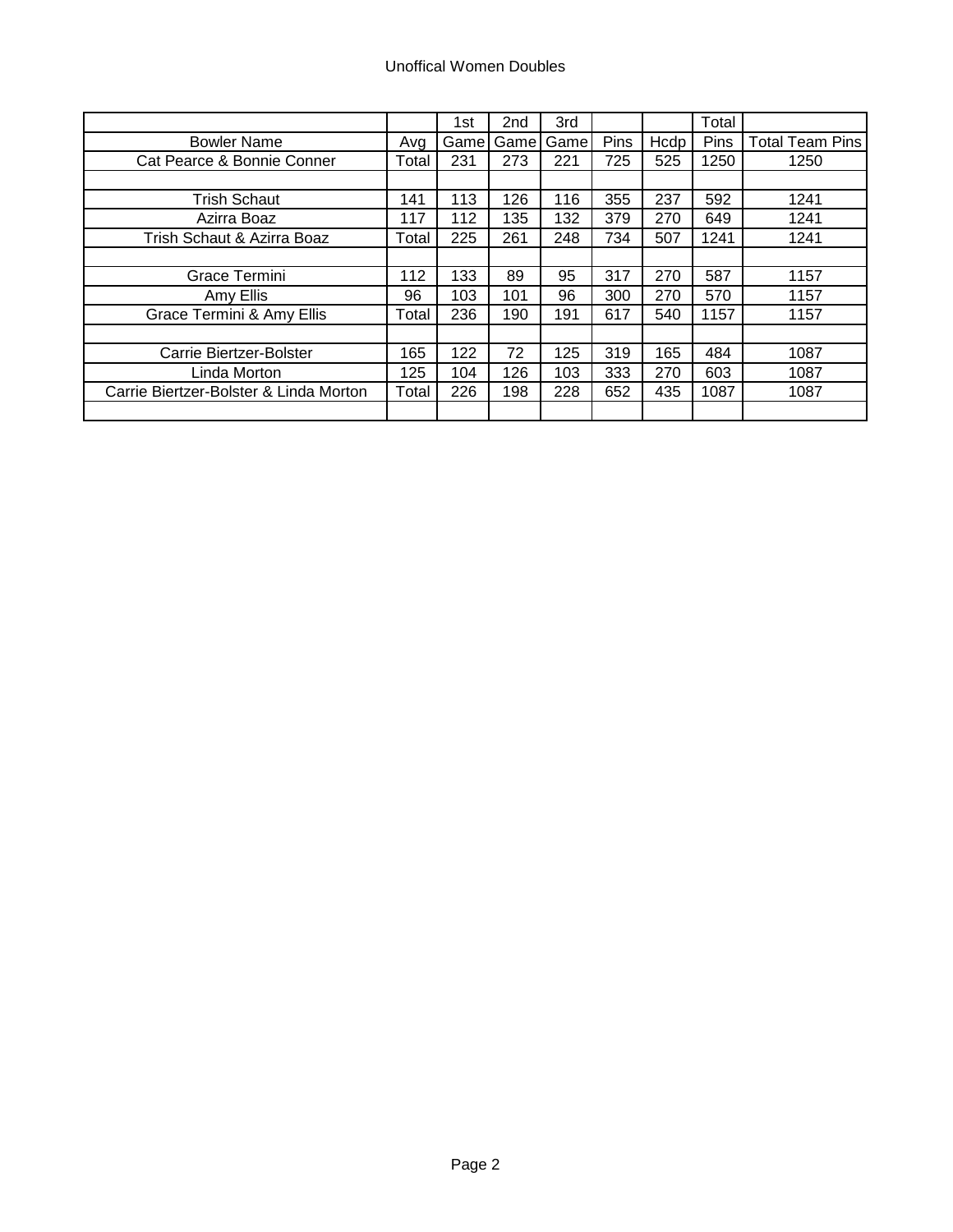| <b>Bowlers</b>  | $2^{\circ}$     | 3 | $\overline{4}$              | 5. | 6 | 7 | 8 | 9 | <b>10</b> | T. Pins | <b>Place</b>   |
|-----------------|-----------------|---|-----------------------------|----|---|---|---|---|-----------|---------|----------------|
| Scharnow        |                 |   | 319 361 365 339 391 364 356 |    |   |   |   |   |           | 2495    | $\mathbf 1$    |
| Dike-Johnson    |                 |   | 327 326 341 305 312         |    |   |   |   |   |           | 1611    | $\overline{2}$ |
| Laskan          | 343 379 295 335 |   |                             |    |   |   |   |   |           | 1352    | 3              |
| <b>Harting</b>  | 362 304 283 296 |   |                             |    |   |   |   |   |           | 1245    | 4              |
| <b>Brinlee</b>  | 277 338 259     |   |                             |    |   |   |   |   |           | 874     | 5              |
| <b>Stockert</b> | 219 303 235     |   |                             |    |   |   |   |   |           | 757     | 6              |
| Harper          | 316 224         |   |                             |    |   |   |   |   |           | 540     | 7              |
| Pearson         | 235 243         |   |                             |    |   |   |   |   |           | 478     | 8              |
|                 |                 |   |                             |    |   |   |   |   |           |         |                |

 **55th Annual Jean Stokesabary Queen**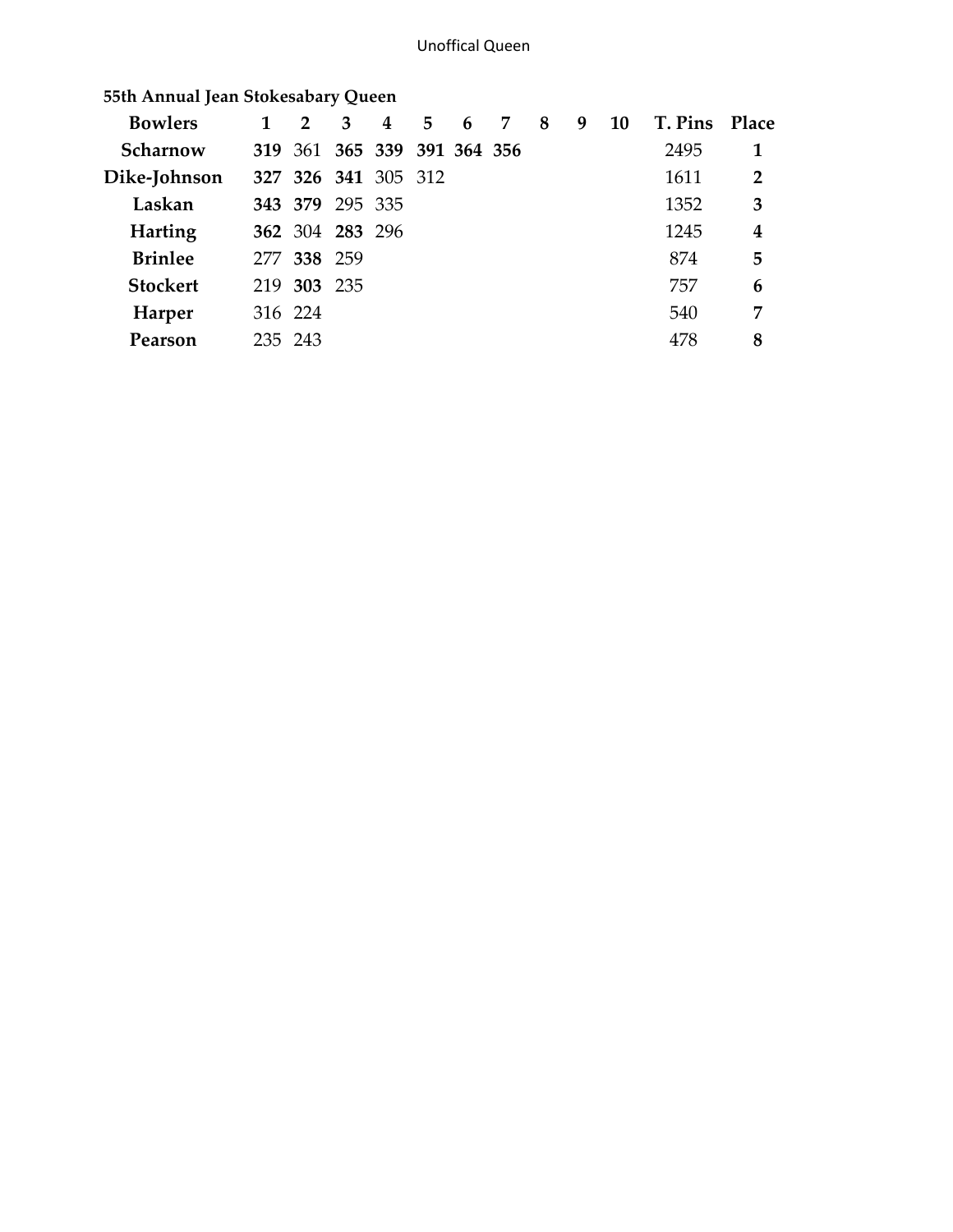## Unoffical Senior Queen

| <b>Bowlers</b> |     | $\overline{2}$ | 3   | 4   | 5   | 6   | 7 | T. Pins Place |                         |
|----------------|-----|----------------|-----|-----|-----|-----|---|---------------|-------------------------|
| Spanton        | 358 | 345            | 311 | 333 |     |     |   | 1347          |                         |
| Conner         | 318 | 259            | 242 | 334 | 316 | 303 |   | 1772          | $\overline{2}$          |
| Gleicher       | 337 | 359            | 289 |     | 315 |     |   | 1300          | 3                       |
| Harbeson       | 246 | 320            | 315 | 276 |     |     |   | 1157          | $\overline{\mathbf{4}}$ |
| Lakes          | 271 | 311            | 286 |     |     |     |   | 868           | 5                       |
| Joiner         | 238 | 279            | 209 |     |     |     |   | 726           | 6                       |
| Grindstaff     | 294 | 310            |     |     |     |     |   | 604           | 7                       |
| Hunter         | 318 | 277            |     |     |     |     |   | 595           | 8                       |

## **25th Annual Luci Beare Senior Queen**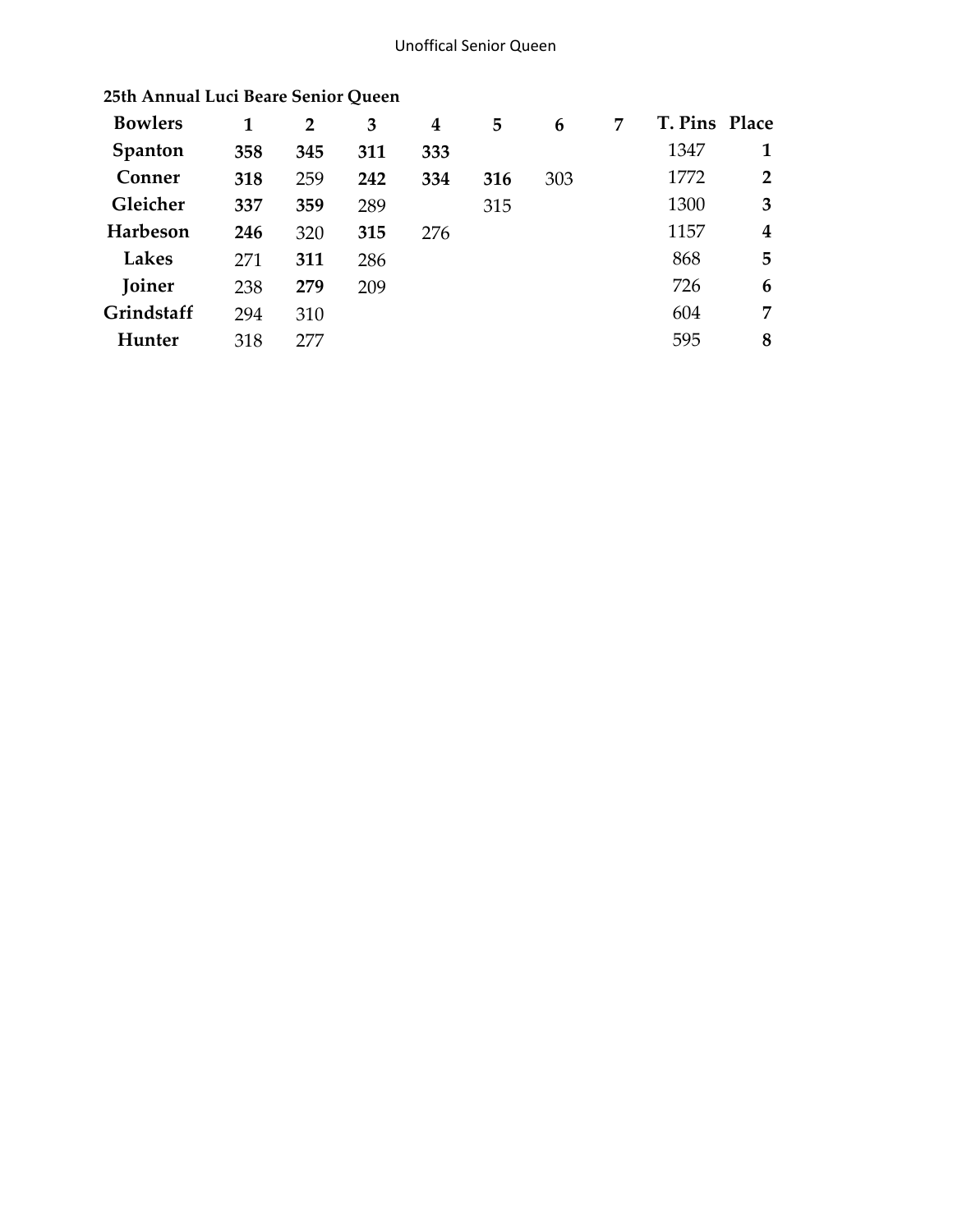## Unoffical All Event

|                         |     |      |         |         | Total |      |                         |
|-------------------------|-----|------|---------|---------|-------|------|-------------------------|
| <b>Bowler Name</b>      | Avg | Team | Singles | Doubles | Pins  | Hdcp | <b>Grand Total Pins</b> |
| Rachael Harper          | 119 | 439  | 366     | 490     | 1295  | 810  | 2105                    |
| Sylvia Scharnow         | 168 | 526  | 606     | 498     | 1630  | 468  | 2098                    |
| Jodee Dike-Johnson      | 165 | 501  | 542     | 522     | 1565  | 495  | 2060                    |
| <b>Bonnie Conner</b>    | 135 | 409  | 462     | 397     | 1268  | 765  | 2033                    |
| Lixa Brinlee            | 154 | 442  | 520     | 447     | 1409  | 594  | 2003                    |
| Amber Stockert          | 121 | 415  | 383     | 392     | 1190  | 810  | 2000                    |
| Melchora Perdichizzi    | 185 | 584  | 549     | 519     | 1652  | 315  | 1967                    |
| Jennifer Gaddis         | 122 | 385  | 396     | 348     | 1129  | 810  | 1939                    |
| <b>Coreen Harting</b>   | 167 | 472  | 463     | 513     | 1448  | 477  | 1925                    |
| <b>Cat Pearce</b>       | 113 | 354  | 340     | 328     | 1022  | 810  | 1832                    |
| <b>Trish Schaut</b>     | 141 | 357  | 372     | 355     | 1084  | 711  | 1795                    |
| Grace Termini           | 112 | 260  | 259     | 317     | 836   | 810  | 1646                    |
| Carrie Biertzer-Bolster | 165 | 312  | 291     | 319     | 922   | 495  | 1417                    |